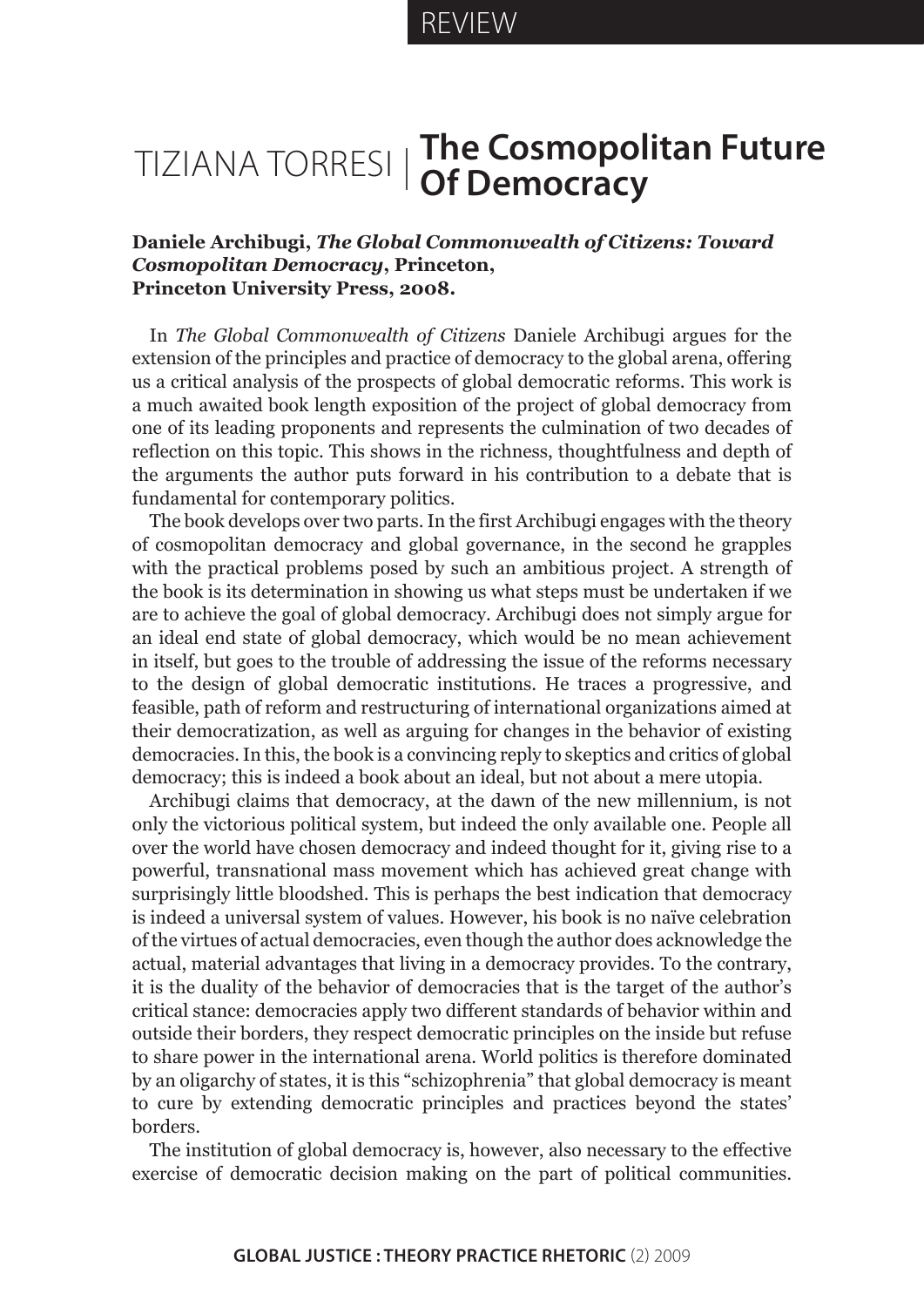## Tiziana Torresi

The increasing globalization of economies, cultures and political and social processes has eroded the democratic capacity of political communities whose decisions increasingly impact upon, and are influenced by, what happens outside their boundaries. Democratic decision-making must, therefore, be opened up to include all those affected by the decisions being made.

Archibugi's suggestion is a project of direct participation of individuals in global democracy through the creation of cosmopolitan institutions to parallel traditional state and international – that is to say intergovernemental – institutions. The aim is therefore, not the creation of a strongly centralized federation of states at the global level – a kind of world state – but rather a system of levels of democratic government. Cosmopolitan institutions would supplement, but also constrain, state level institutions in managing issues of global significance.

This goal is to be achieved by strengthening and reforming existing international institutions but also by creating new ones. The chief candidate for reform is the United Nations, for which Archibigi urges, first of all, that they actually carry out the tasks already assigned them, and secondly, that they move towards more democratic procedures and a more democratic ethos.

Amongst the new institutions Archibugi argues for, there is, most notably, a world parliament, which would initially have a mostly advisory and policy setting capacity, but with a view to extending its powers gradually. The world parliament would be the forum where the voice of the world citizens is heard. A forum which would allow for the possibility of representation also for such non-state actors as social movements, migrants, cultural communities and minorities whose interests and demands sit uncomfortably with representation through the channel of state politics.

Archibugi also calls for profound changes in the foreign policy of democratic states to bring it in line with the principles they apply within their borders, and suggests ways in which cosmopolitan institutions could be effective in managing difficult issues of international politics such as humanitarian intervention and claims of self-determination by providing a validating source of decision making and adjudication. He also discusses the thorny issue of the means to spread democracy arguing forcefully against the idea the democracy can be exported by force.

Archibugi concludes his discussion by addressing some concerns raised by the idea of global democracy, notably the problem of multilingualism in a world polity, and suggests plausible solutions to such concerns.

In his engaging with the issue of reform and institutional change, Archibugi completes the theoretical work undertaken in the first part of the book, and his addressing of possible doubts and objections in the second part works further to make this a concrete proposal for change. Archibugi succeeds in presenting us with a feasible and convincing picture of the future of democracy in its development from the political system of some nation-states to the political system of our global political institutions as well.

It is a shame, however, that the debate on global democracy and the one on global distributive justice often follow largely parallel trajectories without